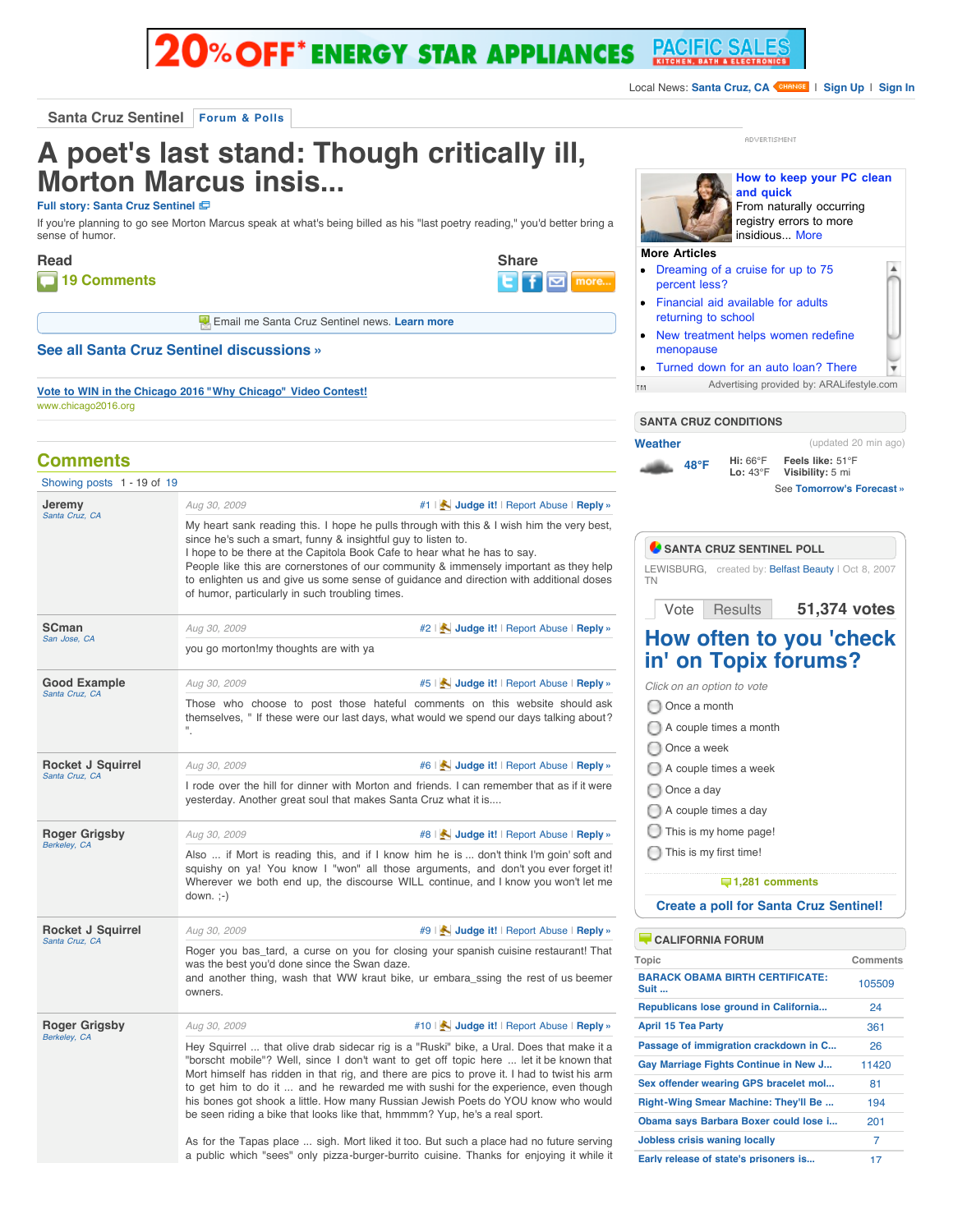|                                     |                                                                                                                                                                                                                                                                                                                                                                                                                                                                                                                                                                                                                                                                                                                                                                                                                                                                                                                                                                                                                                                                                                                                                                        | Read all comments   Start a discussion » |
|-------------------------------------|------------------------------------------------------------------------------------------------------------------------------------------------------------------------------------------------------------------------------------------------------------------------------------------------------------------------------------------------------------------------------------------------------------------------------------------------------------------------------------------------------------------------------------------------------------------------------------------------------------------------------------------------------------------------------------------------------------------------------------------------------------------------------------------------------------------------------------------------------------------------------------------------------------------------------------------------------------------------------------------------------------------------------------------------------------------------------------------------------------------------------------------------------------------------|------------------------------------------|
| Rocket J Squirrel<br>Santa Cruz, CA | #11   Judge it!   Report Abuse   Reply »<br>Aug 30, 2009                                                                                                                                                                                                                                                                                                                                                                                                                                                                                                                                                                                                                                                                                                                                                                                                                                                                                                                                                                                                                                                                                                               |                                          |
|                                     | <b>66</b> Roger Grigsby wrote:<br>Hey Squirrel  that olive drab sidecar rig is a "Ruski" bike, a Ural. Does that make it a<br>"borscht mobile"? Well, since I don't want to get off topic here  let it be known that<br>Mort himself has ridden in that rig, and there are pics to prove it. I had to twist his arm<br>to get him to do it  and he rewarded me with sushi for the experience, even though<br>his bones got shook a little. How many Russian Jewish Poets do YOU know who<br>would be seen riding a bike that looks like that, hmmmm? Yup, he's a real sport.<br>As for the Tapas place  sigh. Mort liked it too. But such a place had no future<br>serving a public which "sees" only pizza-burger-burrito cuisine. Thanks for enjoying it<br>while it lasted.                                                                                                                                                                                                                                                                                                                                                                                         |                                          |
|                                     | I hope that russian side car is better than at least say, a Lada.<br>What? did Mort loose a game of strip poker to ride in the eastern front boxer hybrid?<br>I've met enough ex pats abroad to more than make up for the lack of poet's in side cars<br>named dessert. Morton however is a rare one.<br>We should probably have a cup of tea on your back porch and repair a slightly tinged<br>friendship.                                                                                                                                                                                                                                                                                                                                                                                                                                                                                                                                                                                                                                                                                                                                                           |                                          |
| Rich                                | #12   Judge it!   Report Abuse   Reply »<br>Aug 30, 2009                                                                                                                                                                                                                                                                                                                                                                                                                                                                                                                                                                                                                                                                                                                                                                                                                                                                                                                                                                                                                                                                                                               |                                          |
| Salinas, CA                         | Morton was an instructor of mine at Cabrillo College nearly 20 years ago. Barely<br>remember the time as life goes on. But I do remember a fair and honest man. Best<br>wishes on recovery Morton. You have and will continue to influence many peoples lives.<br>You influenced mine for the better in an unknown way I am sure. I don't think I got an<br>A+ though. I do remember reading Macbeth and analyzing the story. In fact, I may still<br>have a paper I wrote on the subject reviewed by you. I will check. Take care, God bless.                                                                                                                                                                                                                                                                                                                                                                                                                                                                                                                                                                                                                         |                                          |
| C McLain                            | #13   Judge it!   Report Abuse   Reply »<br>Aug 30, 2009                                                                                                                                                                                                                                                                                                                                                                                                                                                                                                                                                                                                                                                                                                                                                                                                                                                                                                                                                                                                                                                                                                               |                                          |
| Red Bluff, CA                       | My days at Cabrillo in Mort's composition, literature and film classes were among the<br>happiest and richest of my education. Mort Marcus is an educator of rare talent. I<br>treasure those afternoons of insight, inspiration and rousing class discussion. I treasure<br>the fact that the names he used to address me went from Ms. McLain, to Catherine, to<br>Cathy. I don't even like being called Cathy (it's Catherine, please) but I accepted it<br>gratefully from Mort as a sign of his acceptance of, and fondness for, me. Classmates<br>and I counted ourselves lucky to have a teacher who made the principles of writing so<br>clear and made literature so accessible. Mort taught us more than English and poetry.<br>Mort taught us about life, always with a twinkle in his eye and a touch of brilliant humor.<br>I loved him then, I love him now. All my best wishes to Mort and Donna and their<br>children (and to Wilma). And to all of his former students too, who do not want to say<br>farewell to this favorite and beloved teacher. Goddess bless him.                                                                               |                                          |
| <b>Former Santa Cruz</b>            | #14   Judge it!   Report Abuse   Reply »<br>Aug 30, 2009                                                                                                                                                                                                                                                                                                                                                                                                                                                                                                                                                                                                                                                                                                                                                                                                                                                                                                                                                                                                                                                                                                               |                                          |
| <b>Native</b><br>Kiev, Ukraine      | As a former student of Mort's, I can say he has always been full of life and vitality,<br>always enthusiastic. His greatest strength is his admiration and support for other writers,<br>poets and friends. I've never seen professional jealousy in him. Always truly giving,<br>always ready to promote and praise others, always celebrating and elevating other<br>careers, other books and other poetry. He touched my life when he introduced me to<br>literature. My experience in life has been richer and fuller because of him. Through him I<br>found great thought, feeling and understanding in literature. There is no greater gift. He<br>and I have come full circle. Today, I am an American professor teaching American and<br>British writers in English to Ukrainian University students. In my Shakespeare classes, I<br>am sharing his knowledge and through me he is still touching people's lives. He inspired<br>me long long ago to read. In my small way, I am a small part of his legacy, teaching the<br>same writers, stories and poems that I studied with him. I have not forgotten what I<br>learned 35 years ago from Morton Marcus. |                                          |
| Roger Grigsby<br>Berkeley, CA       | #15   Judge it!   Report Abuse   Reply »<br>Aug 30, 2009                                                                                                                                                                                                                                                                                                                                                                                                                                                                                                                                                                                                                                                                                                                                                                                                                                                                                                                                                                                                                                                                                                               |                                          |
|                                     | <b>66 Rocket J Squirrel wrote:</b><br><auoted text=""><br/>What? did Mort loose a game of strip poker to ride in the eastern front boxer hybrid?</auoted>                                                                                                                                                                                                                                                                                                                                                                                                                                                                                                                                                                                                                                                                                                                                                                                                                                                                                                                                                                                                              |                                          |
|                                     | Squirrel: Mort and me playing strip poker is a, shall we say, "unpoetic" image, and I<br>think Mort would agree!                                                                                                                                                                                                                                                                                                                                                                                                                                                                                                                                                                                                                                                                                                                                                                                                                                                                                                                                                                                                                                                       |                                          |
|                                     | As for our "slightly tinged friendship" Hmmmmm? Usually I finish the job off completely.<br>Am I losing my touch?:)                                                                                                                                                                                                                                                                                                                                                                                                                                                                                                                                                                                                                                                                                                                                                                                                                                                                                                                                                                                                                                                    |                                          |
|                                     | If you know about the "back porch" and are willing to sit in the "Fighting Chair" I've<br>named in honor of Mort, you probably know how to reach me outside this space.<br>Intelligent and Taboo-Smashing discourse is always welcome!                                                                                                                                                                                                                                                                                                                                                                                                                                                                                                                                                                                                                                                                                                                                                                                                                                                                                                                                 |                                          |
| time will tell                      | Aug 30, 2009<br>#16   Judge it!   Report Abuse   Reply »                                                                                                                                                                                                                                                                                                                                                                                                                                                                                                                                                                                                                                                                                                                                                                                                                                                                                                                                                                                                                                                                                                               |                                          |
| Santa Cruz, CA                      | I don't know this wonderful gentleman personally, but from the posts, he sounds like a<br>great guy. I am only glad that he will be able to spend whatever time he has left being<br>happy and enjoying every day. The current health plan under considersation in congress<br>may not give folks such he that opportunity.                                                                                                                                                                                                                                                                                                                                                                                                                                                                                                                                                                                                                                                                                                                                                                                                                                            |                                          |

**[Early release of state](http://www.topix.net/forum/state/ca/TODNPE58R8GK67UM6)'[s prisoners is...](http://www.topix.net/forum/state/ca/TODNPE58R8GK67UM6)** [17](http://www.topix.net/forum/state/ca/TODNPE58R8GK67UM6)

lasted.